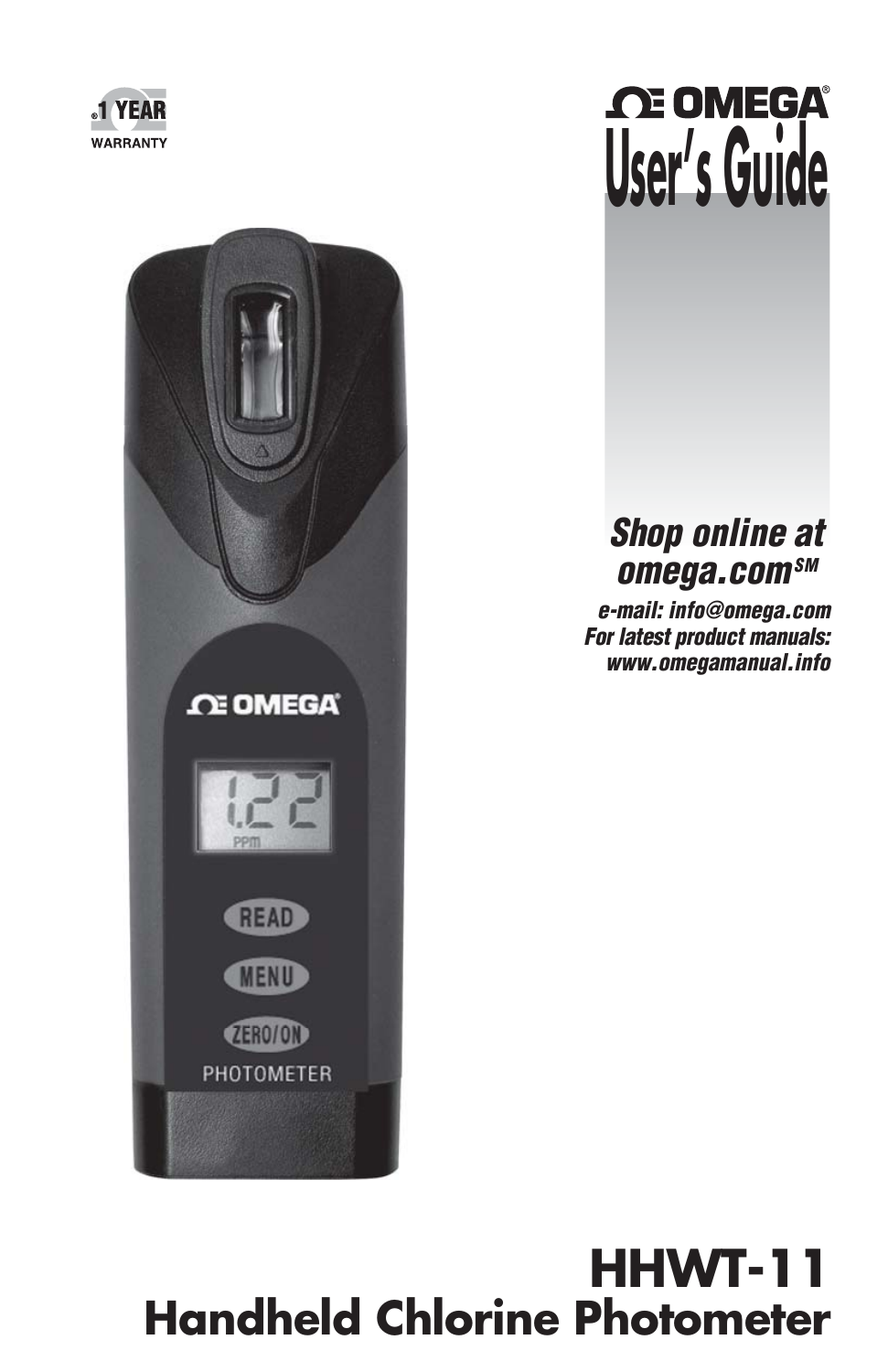

**omega.com info@omega.com**

#### **Servicing North America:**

**U.S.A.** Omega Engineering, Inc.<br> **Headquarters:** Toll-Free: 1-800-826-6342 Toll-Free: 1-800-826-6342 (USA & Canada only) Customer Service: 1-800-622-2378 (USA & Canada only) Engineering Service: 1-800-872-9436 (USA & Canada only) Fax: (203) 359-7700 e-mail: info@omega.com

**For Other Locations Visit omega.com/worldwide**

The information contained in this document is believed to be correct, but OMEGA accepts no liability for any errors it contains and reserves the right to alter specifications without notice.

,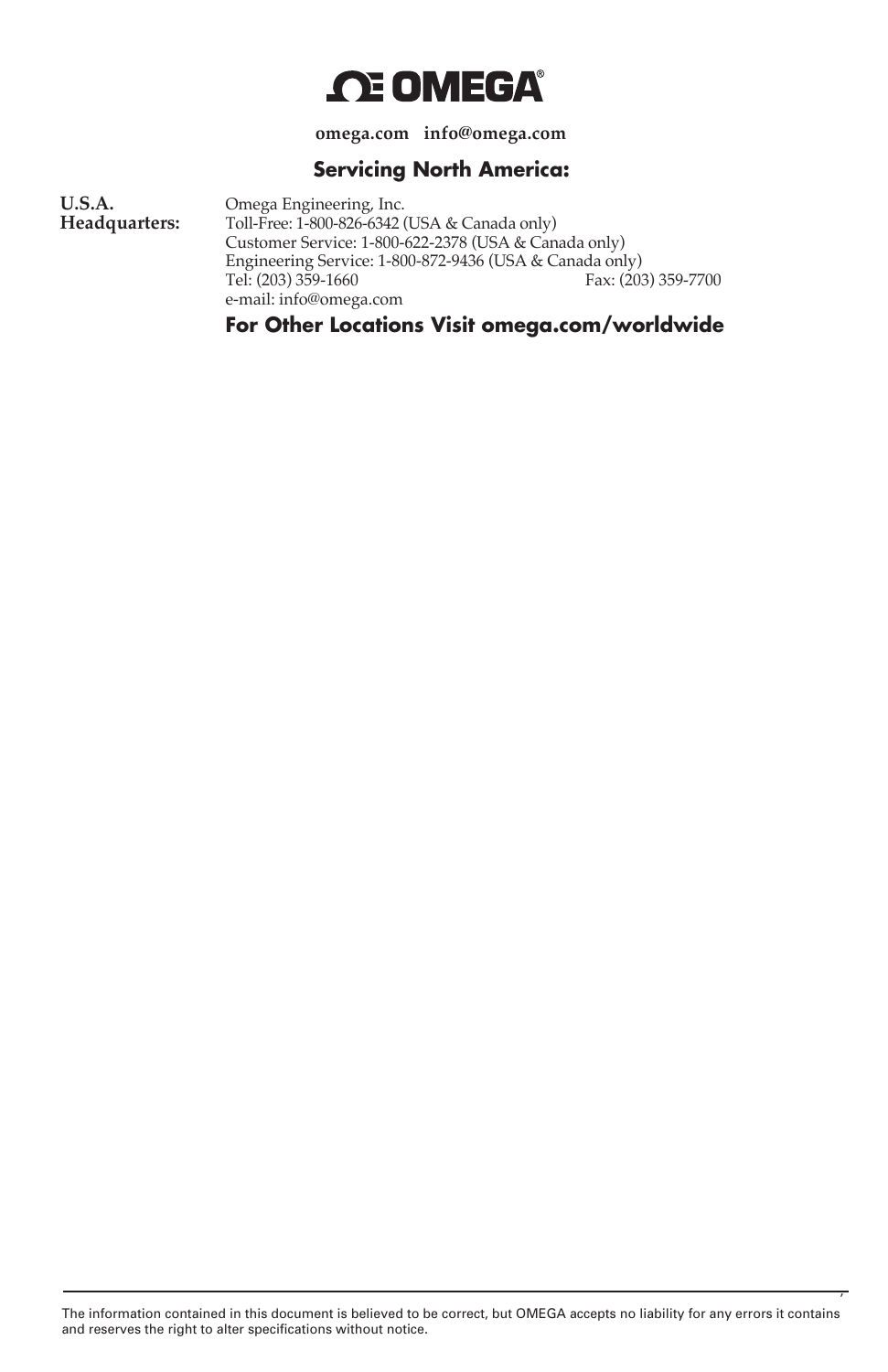# **OE OMEGA** HHWT-11

*Advanced Photometer System*

# IDEAL FOR DRINKING WATER, POOL & SPA, ENVIRONMENTAL, FOOD & BEVERAGE TESTING

**USEPA, DIN, & ISO Compliant for Free & Total Chlorine Testing** *(4500-CL G, DIN Standard 38 408 G4, ISO 7393/2)*





| Index:<br>Parameter<br>Free Chlorine (DPD-1)<br><b>Total Chlorine (DPD-3)</b><br><b>Total Chlorine (DPD-4)</b><br><b>Bromine (DPD-1)</b><br>Ozone (DPD-4)<br><b>Chlorine Dioxide (DPD-1)</b><br>Peracetic Acid (PAA)<br>Hydrogen Peroxide (as H <sub>2</sub> O <sub>2</sub> )<br>рH<br>High Range Chlorine (HRC) | <u>Page</u><br>6<br>7<br>8<br>8<br>9<br>9<br>10<br>10<br>11<br>11 | MENU<br>CL <sub>1</sub><br>CL <sub>1</sub><br>CL <sub>1</sub><br>bR <sub>2</sub><br>O3<br>C <sub>d4</sub><br>PA <sub>5</sub><br>HP <sub>6</sub><br>PH7<br>HR8 |
|------------------------------------------------------------------------------------------------------------------------------------------------------------------------------------------------------------------------------------------------------------------------------------------------------------------|-------------------------------------------------------------------|---------------------------------------------------------------------------------------------------------------------------------------------------------------|
| <b>Specifications</b><br><b>About Your Photometer</b><br><b>Tips for Best Accuracy</b><br><b>About the Built-In Cell</b><br><b>Meter Messages</b><br><b>Battery Installation</b><br><b>Reorder Information</b><br><b>USEPA Compliance</b>                                                                        | 4<br>5<br>12<br>12<br>13<br>13<br>13<br>2, 14                     |                                                                                                                                                               |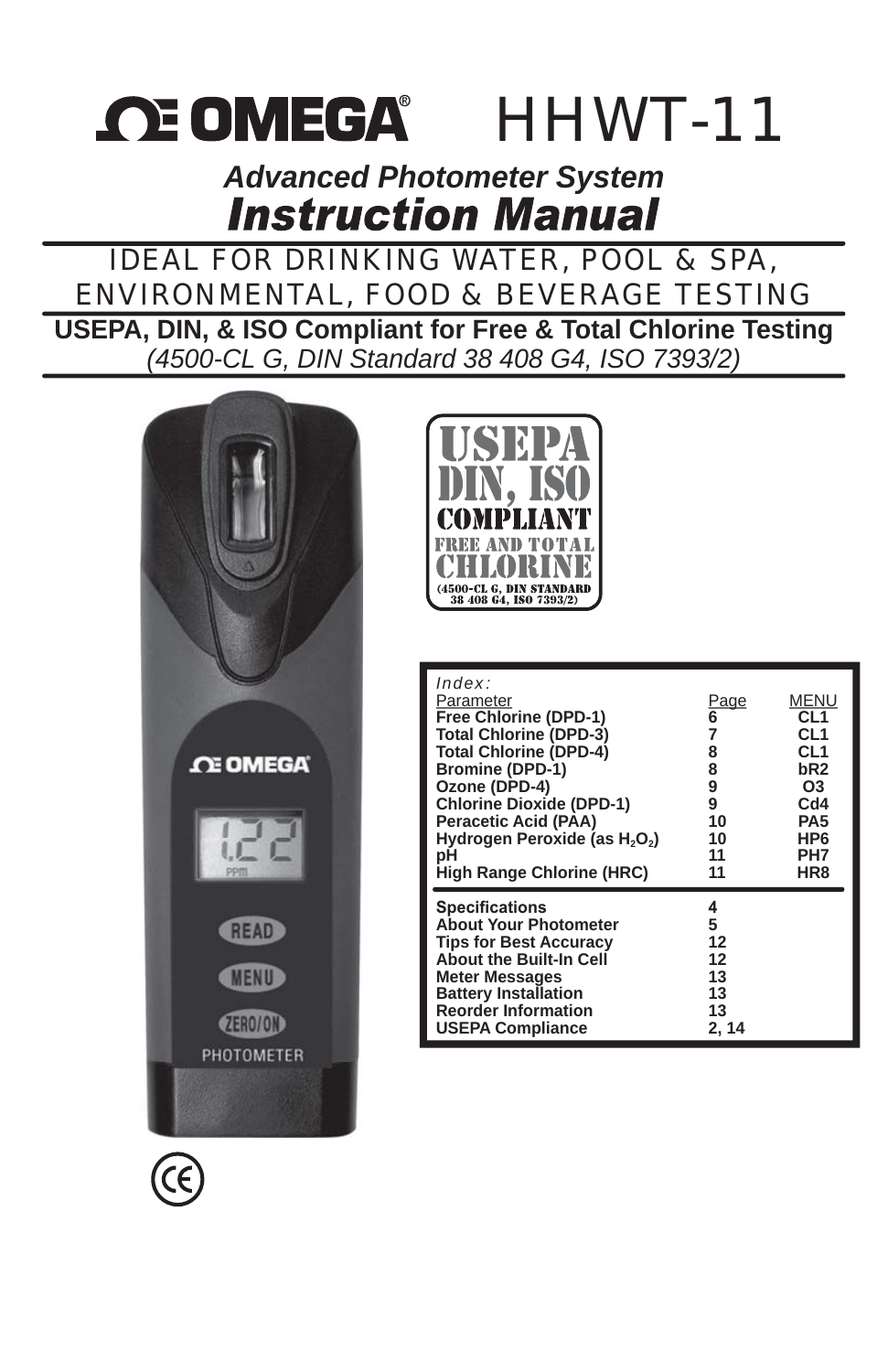# HHWT-11 Photometer

|                                                                   | в<br><b>CE OMEGA</b>                | D                    | <b>ITEM PICTURED</b><br><b>LETTER</b><br>Α<br>B<br>$\overline{C}$<br>$\overline{D}$<br>E<br>F<br>G<br>H | <b>COMPONENT</b><br><b>NAME</b><br>Mixing Cap<br>Cell (Built-in Plastic, 4 mL)<br><b>LCD Display</b><br><b>READ Button</b><br><b>MENU Button</b><br><b>ZERO/ON Button</b><br>Battery Cover with loop for lanyard<br>AAA Batteries (x4) (Included) |   |
|-------------------------------------------------------------------|-------------------------------------|----------------------|---------------------------------------------------------------------------------------------------------|---------------------------------------------------------------------------------------------------------------------------------------------------------------------------------------------------------------------------------------------------|---|
| A<br>(Used for tests<br>performed in outdoor<br>light conditions) | <b>HHWT-11 Meter Specifications</b> | E                    |                                                                                                         |                                                                                                                                                                                                                                                   | G |
| <b>Measurement Method:</b>                                        | Photometric                         |                      | Cell Chamber:                                                                                           | Custom-molded, proprietary, PET plastic                                                                                                                                                                                                           |   |
| <b>Light Source:</b>                                              | Light Emitting Diode (LED)          |                      |                                                                                                         | fused into chamber, non-removable                                                                                                                                                                                                                 |   |
| Wavelength:                                                       | 525 nm                              |                      | Sample Required:                                                                                        | 4 mL (0.13 oz)                                                                                                                                                                                                                                    |   |
| <b>Transmission Range:</b>                                        | 100 - 0.00 %T                       |                      | <b>Operating Temperature Range:</b>                                                                     | 0 - 50°C (32° - 122°F)                                                                                                                                                                                                                            |   |
| <b>Photometric Precision:</b>                                     | $+/- 0.1/0.01 %$ T                  |                      | Power Supply:                                                                                           | (4) AAA alkaline batteries (Included)                                                                                                                                                                                                             |   |
| <b>Automatic Range Selection:</b>                                 | See Specifications below            | <b>Battery Life:</b> |                                                                                                         | >2000 tests with alkaline batteries                                                                                                                                                                                                               |   |

| Display:                | 3-digit customized liquid crystal display |  |
|-------------------------|-------------------------------------------|--|
|                         | with annunciators                         |  |
| <b>CELL Pathlength:</b> | 20 <sub>mm</sub>                          |  |
|                         |                                           |  |
|                         |                                           |  |

| Cell Chamber:                       | Custom-molded, proprietary, PET plastic                                         |  |
|-------------------------------------|---------------------------------------------------------------------------------|--|
|                                     | fused into chamber, non-removable                                               |  |
| Sample Required:                    | 4 mL (0.13 oz)                                                                  |  |
| <b>Operating Temperature Range:</b> | 0 - 50°C (32° - 122°F)                                                          |  |
| Power Supply:                       | (4) AAA alkaline batteries (Included)                                           |  |
| <b>Battery Life:</b>                | >2000 tests with alkaline batteries                                             |  |
| Electromagnetic Compliance:         | Emitted Interference - EN 61326                                                 |  |
| (EMC)                               | Immunity to Interference - EN 61326                                             |  |
| <b>Waterproof Rating:</b>           | Exceeds IP67                                                                    |  |
| Weight:                             | Instrument: $140 g (5 oz)$                                                      |  |
| Dimensions:                         | Instrument: 5 (W) x 3.5 (D) x 16.5 (H) cm;<br>$(2 \times 1.4 \times 6.375)$ in) |  |
|                                     |                                                                                 |  |

# We offer a "Green" Alternative

HHWT-11 has been designed to offer the user a more "Green" and cost-effective alternative to testing. Instead of using a 10mL water sample, HHWT-11 uses a 4mL water sample, which uses up to 60% less chemical per test. The accuracy of the meter is maintained by designing the photo cell with a 20mm pathlength.

| <b>Menu</b>     | Tests for*                                               | Range          | <b>Resolution</b>                         | <b>Typical</b><br><b>Accuracy</b>                                           |
|-----------------|----------------------------------------------------------|----------------|-------------------------------------------|-----------------------------------------------------------------------------|
| CL <sub>1</sub> | Free Chlorine (DPD-1) &<br><b>Total Chlorine (DPD-3)</b> | 0.00-11.0 ppm  | $0.01$ (0-5.99 ppm)<br>$0.1$ (6-11 ppm)   | $\pm 3\%$ (0-3.00 ppm)<br>$\pm 7\%$ (3.01-5.99 ppm)<br>$±14\%$ (6.0-11 ppm) |
| bR2             | <b>Bromine</b>                                           | $0.0 - 14$ ppm | $0.01$ (0-5.99 ppm)<br>$0.1$ (6-14 ppm)   | $\pm 3\%$ (0-2.50 ppm)<br>$\pm 6\%$ (2.51-14 ppm)                           |
| O <sub>3</sub>  | Ozone                                                    | $0.01-9$ ppm   | $0.01$ (0.01-5.99 ppm)<br>$0.1$ (6-9 ppm) | $\pm8\%$ (0.01-5.99 ppm)<br>$±16\%$ (6.0-9 ppm)                             |
| Cd4             | <b>Chlorine Dioxide</b>                                  | $0-12$ ppm     | $0.01$ (0-5 ppm)<br>$0.1$ (5.01-12 ppm)   | ±8%                                                                         |
| PA <sub>5</sub> | <b>Peracetic Acid</b>                                    | 2-300 ppm      |                                           | ±5%                                                                         |
| HP <sub>6</sub> | <b>Hydrogen Peroxide</b>                                 | $0-3$ ppm      | $0.01$ (0-1 ppm)<br>$0.1$ (1.1-3 ppm)     | $±10\%$ (0-1.00 ppm)<br>$±13\%$ (1.1-3 ppm)                                 |
| PH <sub>7</sub> | рH                                                       | 5.5-8.8 ppm    | 0.01                                      | $±0.4$ pH                                                                   |
| HR <sub>8</sub> | <b>High Range Chlorine</b>                               | $0-300$ ppm    |                                           | ±8%                                                                         |

#### **HHWT-11 Specifications**

\* Performance verified with various water samples with optimal water temperatures at  $10 - 40^{\circ}$ C / 50 - 104°F.

R102016

Optimal water temperature for High Range Chlorine test is 0-40°C / 32-104°F.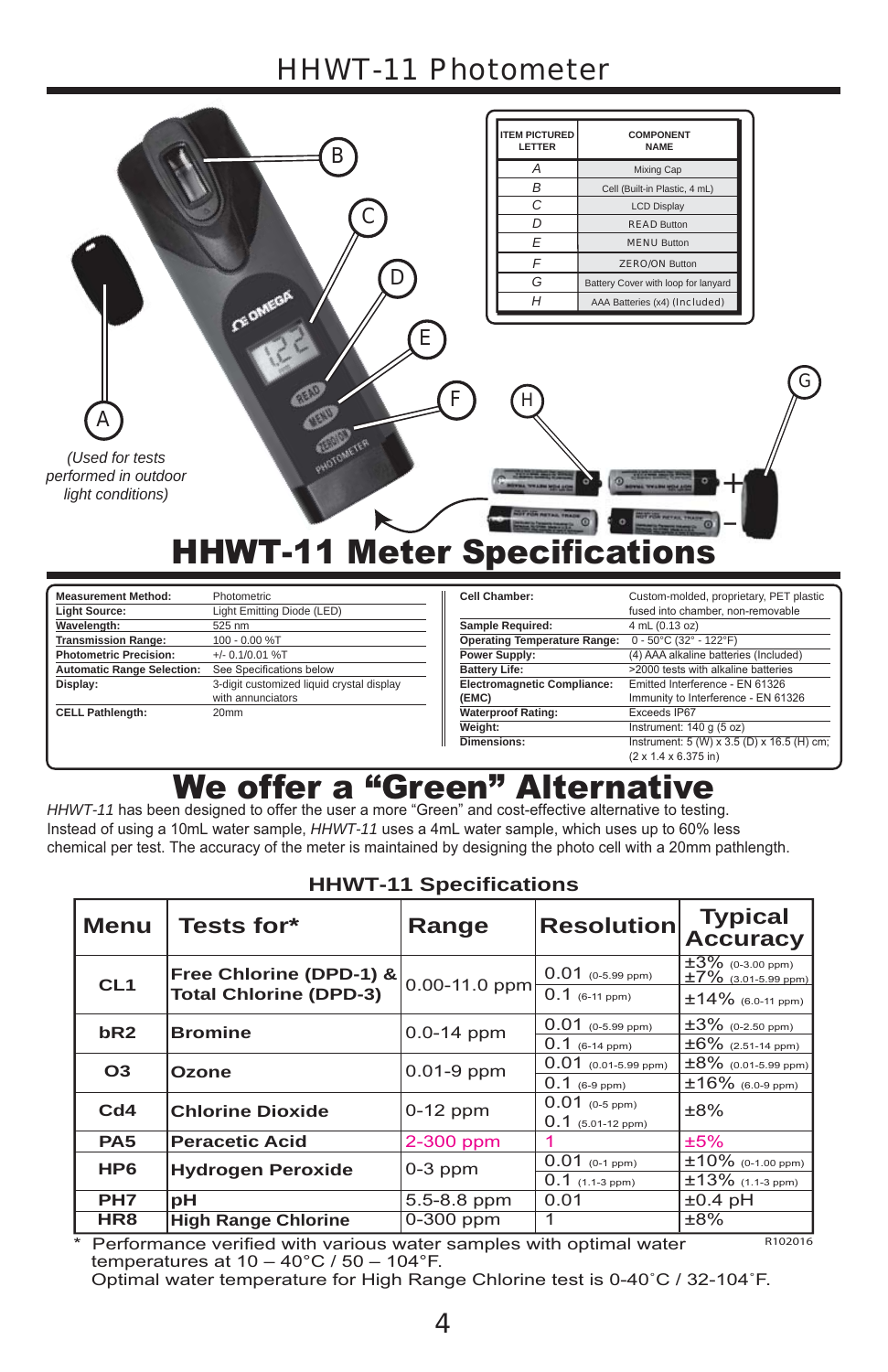# About Your HHWT-11 Instrument

In order to save power, the meter is designed to turn off after 3 minutes (timed from the last button pressed). Should the meter turn off in the middle of a test, the last stored zero in the meter will remain valid when the meter is turned on again. Also, the test result is stored in memory for easy retrieval.

The HHWT-11 meter is controlled by three buttons:

1. **ZERO/ON:** When first pressed, this button turns the meter on. When the meter is on and this button is pressed, it zeroes the sample in the cell. Once the meter is zeroed, this zero value applies to all parameters and is stored and retained even when meter turns off. However, it is recommended that each new water sample analyzed is zeroed before testing, to maximize sensitivity and accuracy.

2. **MENU**: With each press, the MENU button advances through the tests in the following sequence: CL1, bR2, O3, Cd4, PA5, HP6, PH7, HR8. Each test menu can store up to 20 results. To **retrieve the stored results**, go to the desired test using the MENU key. When the desired test is displayed, **press and hold down the MENU key**. Continue holding down the MENU key to scroll the stored results for that test, starting with the most recent result. The meter will display, from memory, the last 20 readings in sequence beginning with -20, which is the latest result, followed by -19, which is the 2nd latest result, etc: and finally -01. which is the oldest result retained. Only the last 20 readings are stored in each menu. This meter is able to store 160 results in memory (20 in each menu).

3. **READ**: When pressed once, this button starts the timer for the parameter being tested. When pressed a second time the meter exits the timer and immediately prepares to colorimetrically measure the sample, and simultaneously stores the measurement in memory.

If the parameter being measured is below or above the detection range, the display will show **"LO"** (Under Range) or "HI" (Over Range), respectively. This feature is menu specific and does not apply to all parameters.

# About The Accuracy / Calibration Of The Chlorine Plus System

All tests have been calibrated using certified reference standards and standard analytical spectrophotometric methods. The algorithm in the software of the HHWT-11 Systems mirrors the AWWA, US EPA , DIN, and ISO reference test methods for chlorine. Studies show that the HHWT-11 System, with the HHWT-486637 (DPD-1), repeatedly agrees with an EPA Compliant reference method greater than 99% (R2= 0.9989, 0 - 6.0 ppm - see page 14). The HHWT-11 Advanced Photometric System has been factory calibrated for your convenience. You can expect the fixed calibrations in the meter to be valid for the life of the meter because of the quality, Long-Life LED, the photo cell, and the software as written into the meter. For verification of photometer calibration, the 525nm 2.0 ppm Reference Standard (part #HHWT-486602) is available for purchase (see page 13).

# Compliance Verification for Free and Total Chlorine Testing

This DPD test system is accepted by most health departments because this test is USEPA (DIN Standard 38 408 G4, ISO 7393/2) accepted for testing requirements for Free and Total Chlorine. The Chlorine Plus meter uses a wavelength of 525nm; and the compliance requirement is that the colorimeter wavelength is between 490 and 530nm. The HHWT-486637 (DPD-1) uses the same reagents and proportions, and the resulting solution pH is maintained between 6.2 and 6.5 as specified by AWWA (American Water Works Association) method 4500-Cl G. It should be understood that the USEPA does not "approve" commercial DPD delivery systems such as reagent powder pillows, tablets, dispensers, or Strip DPD delivery devices. The HHWT-486637 (DPD-1) for Free Chlorine, and the HHWT-486638 (DPD-3) or the HHWT-486670 (DPD-4) for Total Chlorine meet your reportable testing requirements because the HHWT Strips deliver the same chemicals in identical proportions (see table below); therefore, the system is compliant. Likewise, AWWA proportions are followed as required for Total Chlorine measurements using Potassium Iodide.

| <b>Component</b><br>(Free Chlorine)                       | <b>AWWA</b><br>4500-CI G | <b>Strip</b><br>DPD-1 |
|-----------------------------------------------------------|--------------------------|-----------------------|
| Anhydrous DPD sulfate                                     | 1.5%                     | 1.5%                  |
| Anhydrous Na <sub>2</sub> HPO <sub>4</sub>                | 33.4%                    | 33.4%                 |
| Anhydrous KH <sub>2</sub> PO <sub>4</sub> Na <sub>2</sub> | 64.0%                    | 64.0%                 |
| <b>FDTA</b>                                               | $1.1\%$                  | $1.1\%$               |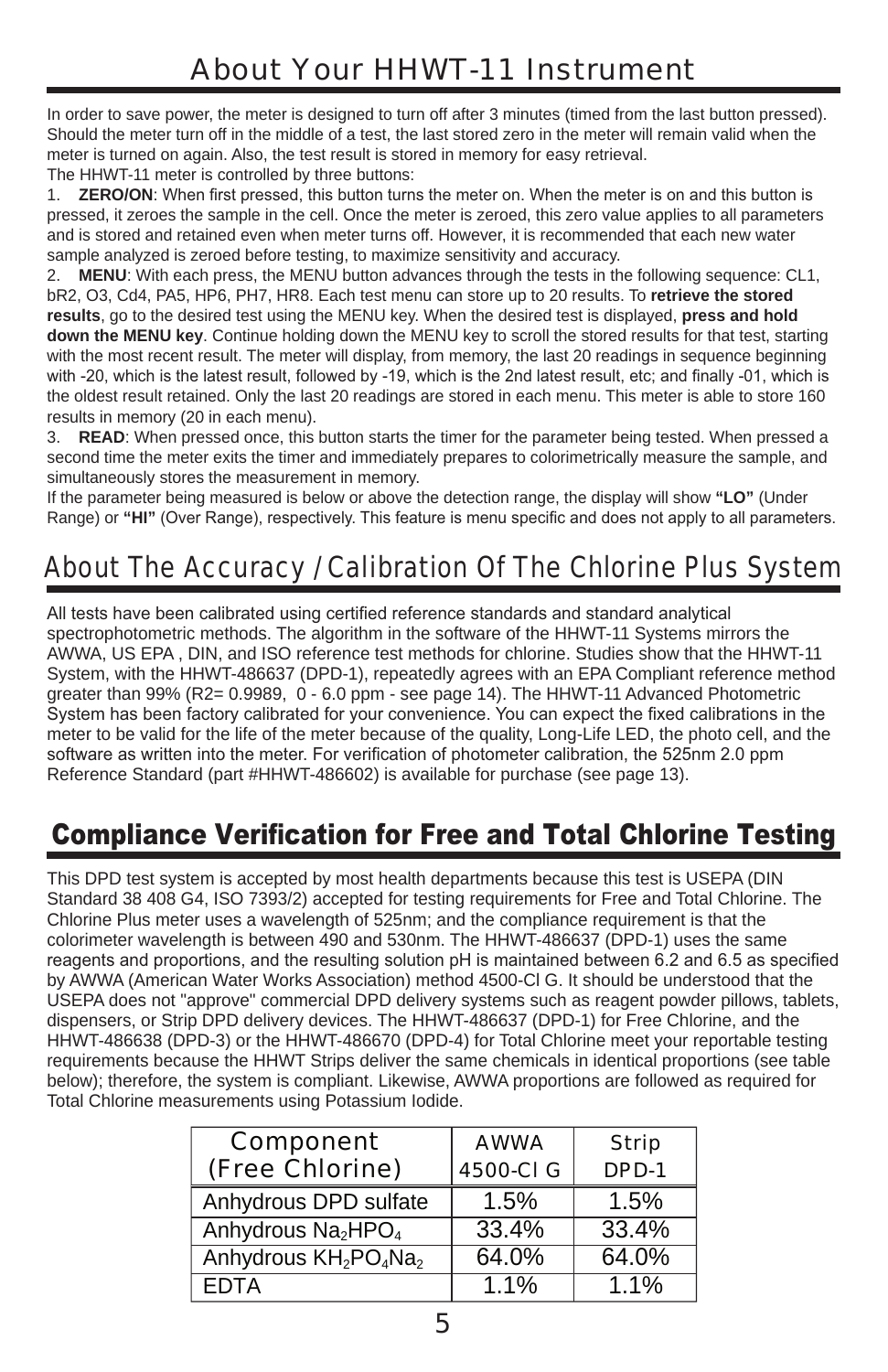



Remove one (1) **HHWT-486637** strip from the bottle before beginning the test. Set the strip in a dry, convenient place and recap the bottle immediately.



#### TURN METER ON

Press the **ZERO/ON** button to power the meter on; the display will show all annunciators, then the current MENU selection, followed by the last reading.

# ್ನಂ 3 **MENU**

## SELECT TEST: CL1

Press and re-press the **MENU** button until the display shows the parameter **CL1**.



#### RINSE AND FILL CELL WITH SAMPLE

Rinse the **CELL** at least 3 times with the water sample you will be testing - rinsing minimizes the potential for crosscontamination from a previous test. Finally, fill cell to capacity (4mL) with the water sample.



#### ZERO METER\*

Press the **ZERO/ON** button. The cursor will move across the display followed by **0.00 PPM**. Sample is ready for testing.



## DIP STRIP AND PRESS "READ"

Dip the **HHWT-486637** strip into the CELL and immediately press READ. This starts the 20 **SECOND** countdown timer. During this time move the strip in a gentle back and forth motion (approx. 2 strokes/Sec). **Remove and discard the strip after "1" on the display disappears.\***



## RECORD RESULT DISPLAYED

The cursor will move across the display while the meter prepares to measure the sample. Record result displayed (this result is automatically stored in CL1 Menu).

**DO NOT** discard the sample from the Free Chlorine test if you are planning to run HHWT-486638 (DPD-3) Total Chlorine Procedure. Move directly to steps 8-10 on page 7. Otherwise, rinse the cell immediately.

**NOTE:** N,N-diethyl-p-phenylenediamine (DPD) also reacts to form a magenta color with Ozone, Total Chlorine, Permanganate, Iodine, and other oxidizers.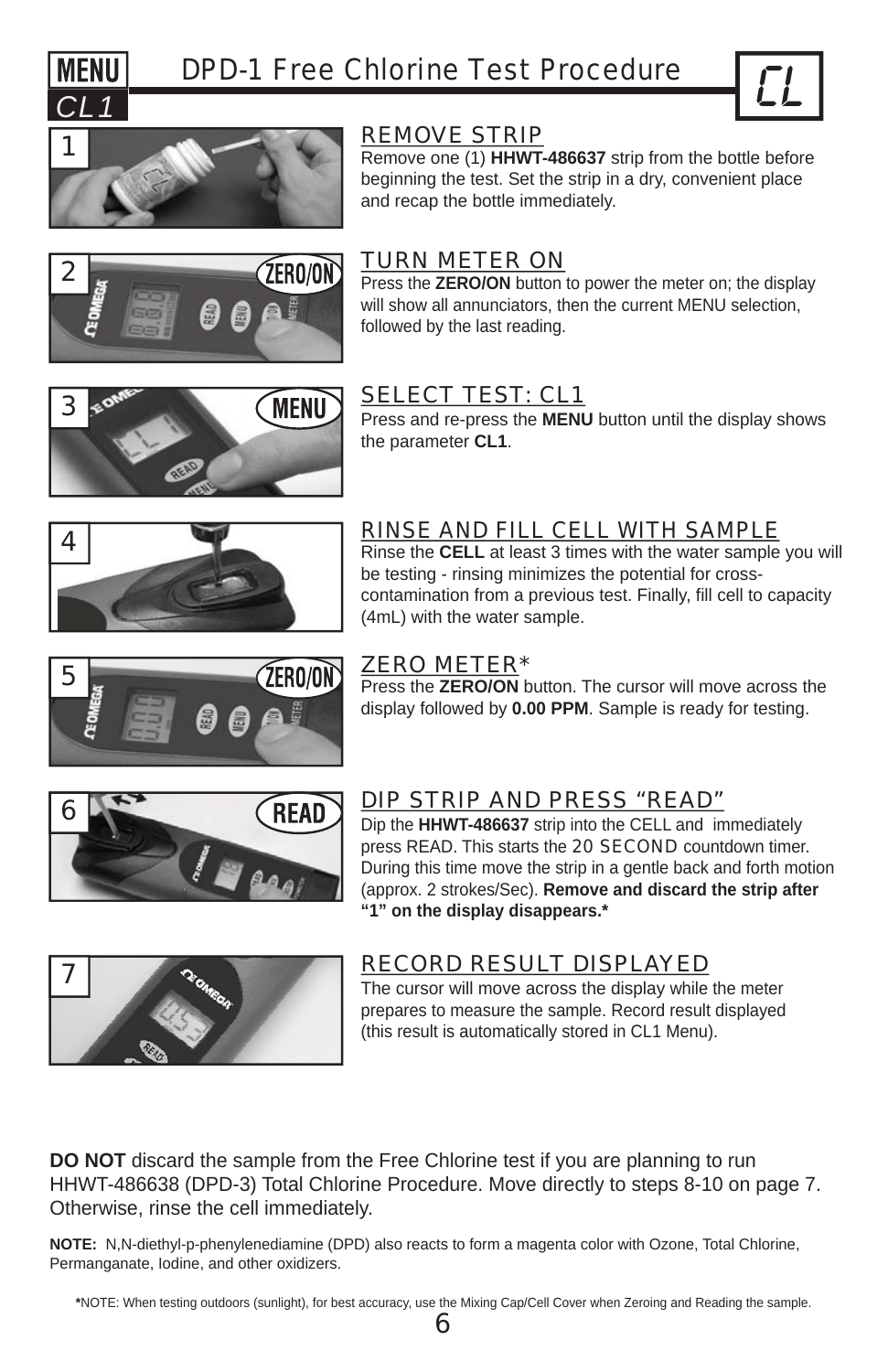

## **This procedure is only valid when run as a continuation of the Strip Micro CL (DPD-1) Test Procedure on page 6.**



#### REMOVE STRIP

8 **8 Remove one (1)** *HHWT-486638* strip from the bottle before beginning the test. Set the strip in a dry, convenient place and recap the bottle immediately.

#### DIP STRIP AND PRESS "READ"

9 Dip the *HHWT-486638* strip into the **CELL** and immediately press **READ**. This starts the 20 SECOND countdown timer. During this time move the strip in a gentle back and forth motion (approx. 2 strokes/sec). **Remove and discard the strip when "1" on the display disappears**. The cursor will move across the display while the meter prepares to measure the sample. This result is automatically stored in CL1 (NOTE: The Iodide added with DPD-3 will, in the presence of Combined Chlorine or Chloramines, convert into Iodine).



# 10 PRESS READ AGAIN

Press **READ** again and the meter will count down and display the next reading. If this reading matches the previous result, then record this as the Total Chlorine result. This value is automatically stored in CL1. After testing, rinse cell immediately and clean with brush. Record the Total Chlorine as the highest value the meter displayed.

**\*NOTE**: Standard Method (4500-Cl G, procedure for total chlorine) requires the reading to be made after 2 minutes from the time the KI is added. For compliance testing, you must time the two minutes and then make your measurement. NOTE: From testing in our lab, water samples above 70°F (20°C), generally, reach a stabilized reading quicker then 2 minutes.

CL1: Chlorine and Iodine react with N,N-diethyl-p-phenylenediamine as it is released from the strip to form a magenta color, directly proportional to the Chlorine concentration (Ozone, Bromine, and Permanganate also form the same color).

| <b>Interfering Substance</b>          | <b>Interfering Levels &amp; Treatments</b>                                    |  |
|---------------------------------------|-------------------------------------------------------------------------------|--|
| Acidity                               | If sample has acidity above 150mg/L CaCO <sub>3</sub> test may not develop    |  |
|                                       | full color. Neutralize to pH 6.0 to 7.0 with 0.5N Sodium hydroxide.           |  |
| Alkalinity                            | If sample has alkalinity above 200mg/L CaCO <sub>3</sub> test may not develop |  |
|                                       | full color. Neutralize to pH 6.0 to 7.0 with 0.5N Sulfuric acid.              |  |
| Bromine & Bromamines, Br <sub>2</sub> | Color similar to free chlorine reaction at all levels.                        |  |
| Chlorine Dioxide, CIO <sub>2</sub>    | Color similar to free chlorine reaction at all levels.                        |  |
| Copper, Cu <sup>+2</sup>              | Color development is reduced above 10 ppm (mg/L).                             |  |
| lodine, $I_2$                         | Color similar to free chlorine reaction at all levels.                        |  |
| Manganese, oxidized (Mn+4, Mn+7)      | See AWWA procedure 4500-CL F, 1(d) for removal of interferences.              |  |
| or Chromium, oxidized (Cr+6)          |                                                                               |  |
| Monochloramines (NH <sub>2</sub> CI)  | Monochloramine interferences are known to occur in free chlorine              |  |
| (applies to DPD-1 only)               | DPD methods. This interference is dependent on temperature and                |  |
|                                       | monochloramine concentration.                                                 |  |
| Ozone, O <sub>3</sub>                 | Color similar to free chlorine reaction at all levels.                        |  |
| Peroxides                             | Interference is possible.                                                     |  |
| pH                                    | Typical pH samples of potable water with a pH of 6.0 to 9.0 are               |  |
|                                       | OK. If outside this range adjust to pH 6.0 to 7.0 using acid                  |  |
|                                       | (0.5N Sulfuric acid) or base (0.5N Sodium hydroxide).                         |  |

#### HHWT-486637 (DPD-1), HHWT-486638 (DPD-3), and HHWT-486670 (DPD-4) Interferences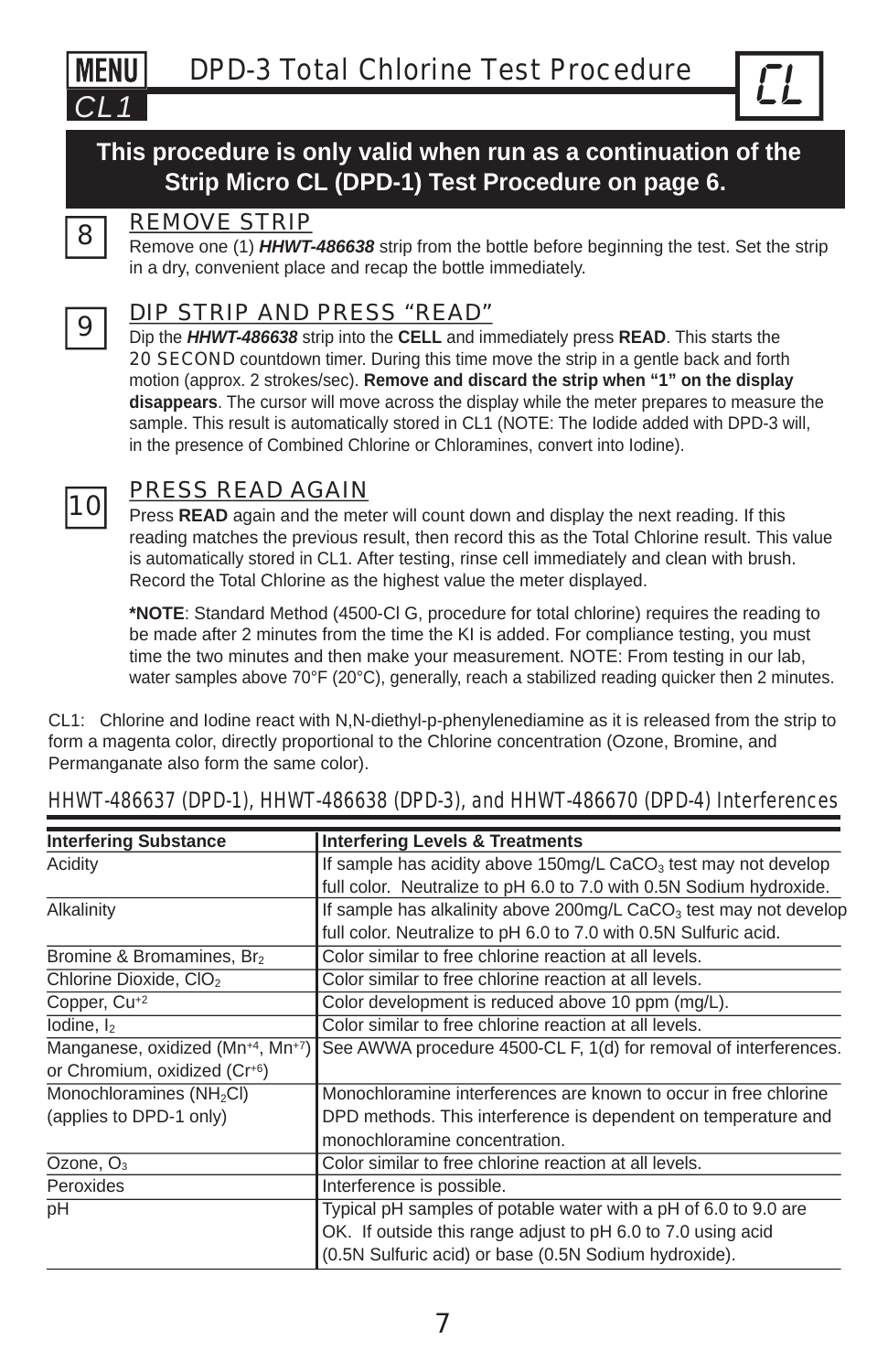Remove one (1) **HHWT-486670** strip from the bottle before beginning the test. Set the strip in a dry, convenient place and recap the bottle immediately.

### TURN METER ON

Press the **ZERO/ON** button to power the meter on; the display will show all annunciators, then the current MENU selection, followed by the last reading.

#### SELECT TEST: CL1

3 Press and re-press the **MENU** button until the display shows the parameter **CL1**.

#### FILL METER WITH SAMPLE

Rinse the **CELL** at least 3 times with the water sample you will be testing - rinsing minimizes the potential for cross- contamination from a previous test. Finally, fill cell to capacity (4mL) with the water sample.

#### ZERO METER\*

5 Press the **ZERO/ON** button. The cursor will move across the display, followed by **0.00 PPM**. Sample is ready for testing.

## DIP STRIP AND PRESS "READ"

6 Dip the *HHWT-486670* strip into the **CELL** and immediately press **READ**. This starts the 20 SECOND countdown timer. During this time move the strip in a gentle back and forth motion (approx. 2 strokes/sec). **Remove and discard the strip after "1" on the display disappears\***. The cursor will move across the display while the meter prepares to measure the sample. Record result displayed (this result is automatically stored in CL1).



## PRESS READ AGAIN

7 | **Press READ again and the meter will count down and display the next Total Chlorine result. If this** reading matches the previous result, then record this as Total Chlorine value (this result is stored in CL1). After testing, rinse cell immediately and clean with brush. Record the Total Chlorine as the highest value the meter displayed.



# Bromine DPD-1 Test Procedure



## REMOVE STRIP

Remove one (1) **HHWT-486636** strip from the bottle before beginning the test. Set the strip in a dry, convenient place and recap the bottle immediately.



#### TURN METER ON

2 **Press the ZERO/ON** button to power the meter on; the display will show all annunciators, then the current MENU selection, followed by the last reading.



#### SELECT TEST: bR2

3 Press and re-press the **MENU** button until the display shows the parameter **bR2**.

#### FILL METER WITH SAMPLE

4 Rinse the **CELL** at least 3 times with the water sample you will be testing - rinsing minimizes the potential for cross-contamination from a previous test. Finally, fill cell to capacity (4mL) with the water sample.



#### ZERO METER\*

5 Press the **ZERO/ON** button. The cursor will move across the display, followed by **0.00 PPM**. The sample is ready for testing.



## DIP STRIP AND PRESS "READ"

6 Dip the *HHWT-486636* strip into the **CELL** and immediately press **READ**. This starts the <sup>20</sup> **SECOND** countdown timer. During this time move the strip in a gentle back and forth motion (approx. 2 strokes/sec). **Remove and discard the strip after "1" on the display disappears\***. The cursor will move across the display while the meter prepares to measure the sample. Record result displayed (this result is stored in bR2 memory). After testing, rinse cell immediately and clean with brush. Press MENU to select next test.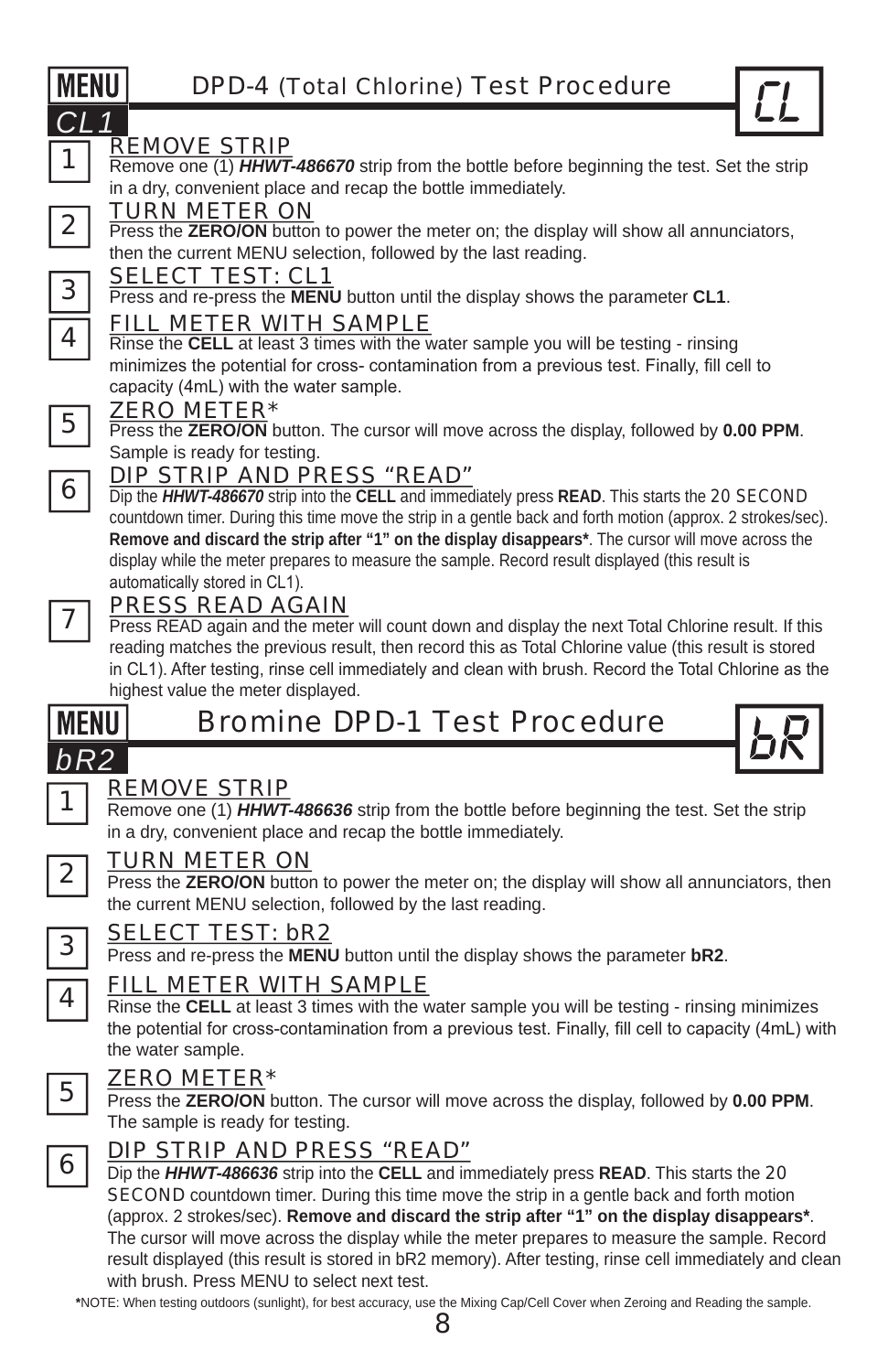

1 **Remove one (1)** *HHWT-486634* strip from the bottle before beginning the test. Set the strip in a dry, convenient place and recap the bottle immediately.

#### TURN METER ON

Press the **ZERO/ON** button to power the meter on; the display will show all annunciators, then the current MENU selection, followed by the last reading.

#### SELECT TEST: O3

3 Press and re-press the **MENU** button until the display shows the parameter **O3**.

#### FILL METER WITH SAMPLE

4 Rinse the **CELL** at least 3 times with the water sample you will be testing - rinsing minimizes the potential for cross-contamination from a previous test. Finally, fill cell to capacity (4mL) with the water sample.

#### ZERO METER\*

5 Press the **ZERO/ON** button. The cursor will move across the display, followed by **0.00 PPM**. The sample is ready for testing.

# **6** DIP STRIP AND PRESS "READ"<br>**6** Dip the HHWT-486634 strip into the CELL and in

Dip the *HHWT-486634* strip into the **CELL** and immediately press **READ**. This starts the 20 **SECOND** countdown timer. During this time move the strip in a gentle back and forth motion (approx 2 strokes/sec). **Remove and discard the strip after "1" on the display disappears\***. The cursor will move across the display while the meter prepares to measure the sample. Record result displayed (this result is automatically stored in O3). After testing, rinse cell immediately and clean with brush.



# Chlorine Dioxide Test Procedure



## REMOVE STRIPS

Remove one (1) *HHWT-486633* strip and one (1) *HHWT-484014* strip from their bottles before beginning the test. Set the strips in a dry, convenient place and recap the bottles immediately.



#### TURN METER ON

Press the **ZERO/ON** button to power the meter on; the display will show all annunciators, then the current MENU selection, followed by the last reading.



#### SELECT TEST: Cd4

3 Press and re-press the **MENU** button until the display shows the parameter **Cd4**.



#### FILL METER WITH SAMPLE

Rinse the **CELL** at least 3 times with the water sample you will be testing - rinsing minimizes the potential for cross- contamination from a previous test. Finally, fill cell to capacity (4mL) with the water sample.



#### DIP STRIP AND PRESS "READ"

5 Dip the *HHWT-484014* Glycine strip into the **CELL** and immediately press **READ**. This starts the 20 **SECOND** countdown timer. During this time move the strip in a gentle back and forth motion (approx 2 strokes/sec). **Remove and discard the strip after "1" on the display disappears**\*. The meter will auto-zero. Get ready to dip *HHWT-486633* strip.



**6 DIP STRIP AND PRESS "READ"**<br>About 4 seconds after the meter auto-zeroes, "20" will appear on the display. Immediately dip the *HHWT-486633* strip into the **CELL**. During this 20 SECOND countdown timer, move the strip in a gentle back and forth motion (approx 2 strokes/sec). **Remove and discard the strip after "1" on the display disappears\***. The meter will begin counting up for 100 seconds, at the end of which the cursor will move across the display while the meter prepares to measure the sample. Record result displayed (this result is automatically stored in Cd4). After testing, rinse cell immediately and clean with brush.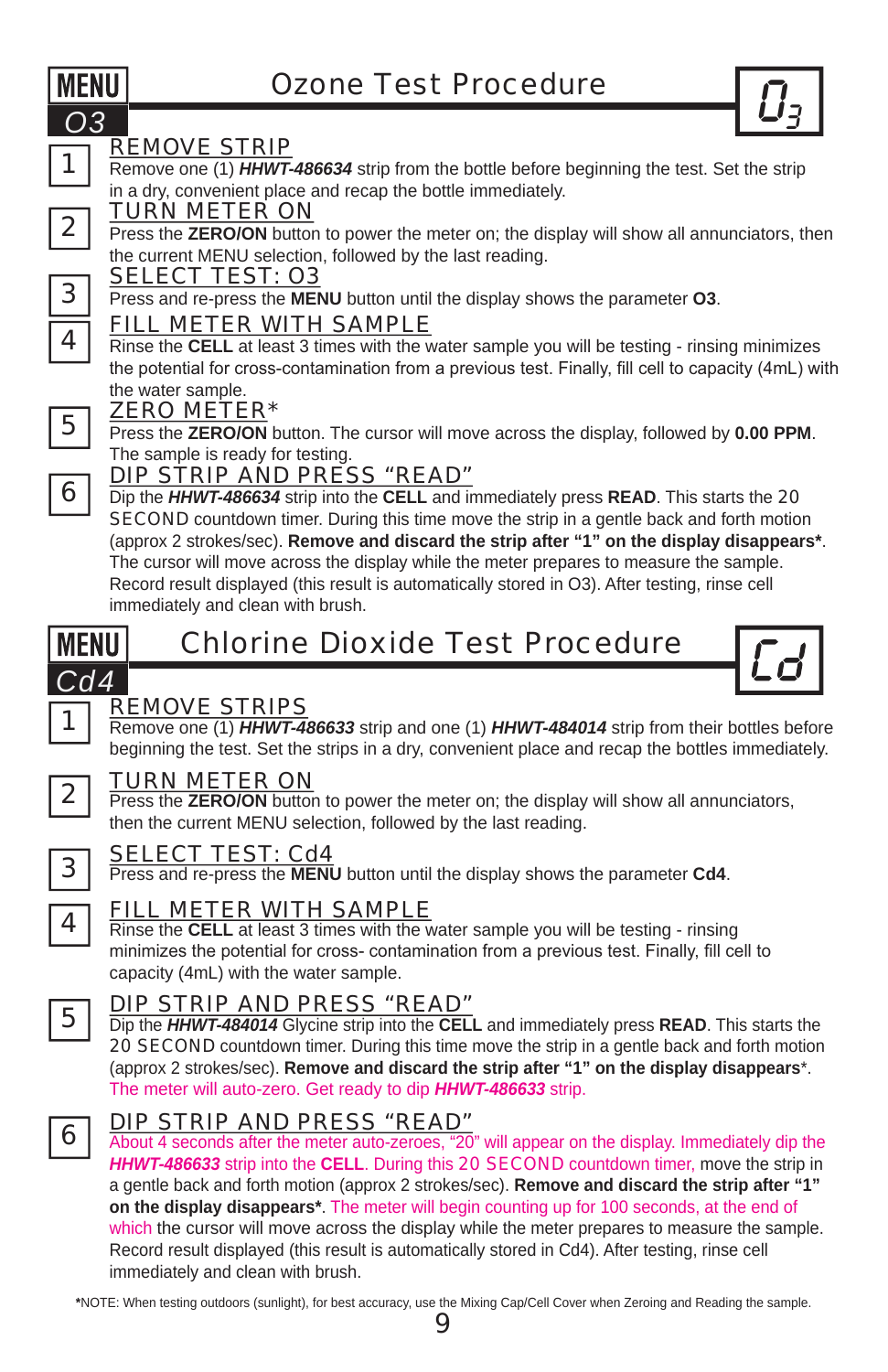

Press the **ZERO/ON** button to power the meter on; the display will show all annunciators, then the current MENU selection, followed by the last reading.

Remove one (1) **HHWT-486675** strip from the bottle before beginning the test. Set the strip

# SELECT TEST: PA5

REMOVE STRIP

3 Press and re-press the **MENU** button until the display shows the parameter **PA5**.

## FILL METER WITH SAMPLE

4 Rinse the **CELL** at least 3 times with the water sample you will be testing - rinsing minimizes the potential for cross-contamination from a previous test. Finally, fill cell to capacity (4mL) with the water sample.

### ZERO METER

5 Press the **ZERO/ON** button. The cursor will move across the display, followed by **0.00 PPM**. Sample is ready for testing.

## DIP STRIP AND PRESS "READ"

6 Dip the *HHWT-486675* strip into the **CELL** and immediately press **READ**. This starts the <sup>20</sup> **SECOND** countdown timer. During this time move the strip in a gentle back and forth motion (approx. 2 strokes/sec). **Remove and discard the strip after "1" on the display disappears**\*. The cursor will move across the display while the meter prepares to measure the sample. Record result displayed (this result is automatically stored in PA5). After testing, rinse cell immediately and clean with brush.

# Hydrogen Peroxide Test Procedure *HP6* HP

## REMOVE STRIP

Remove one (1) **HHWT-486616** strip from the bottle before beginning the test. Set the strip in a dry, convenient place and recap the bottle immediately.

#### TURN METER ON

2 **Press the ZERO/ON** button to power the meter on; the display will show all annunciators, then the current MENU selection, followed by the last reading.



## SELECT TEST: HP6

3 Press and re-press the **MENU** button until the display shows the parameter **HP6**.

## FILL METER WITH SAMPLE

4 Rinse the **CELL** at least 3 times with the water sample you will be testing - rinsing minimizes the potential for cross-contamination from a previous test. Finally, fill cell to capacity (4mL) with the water sample.

#### ZERO METER

5 Press the **ZERO/ON** button. The cursor will move across the display, followed by **0.00 PPM**. The sample is ready for testing.



#### DIP STRIP - (read carefully and follow procedure closely)

6 Dip the *HHWT-486616* strip into the **CELL** and immediately press **READ**. This starts the <sup>20</sup> **SECOND** countdown timer. During this time move the strip in a gentle back and forth motion (approx. 2 strokes/sec). **Remove and discard the strip after "1" on the display disappears**\*. The meter will begin counting up for **120 seconds**, at the end of which, the cursor will move across the display while the meter prepares to measure the sample. Record result displayed (this result is automatically stored in HP6). After testing, rinse cell immediately and clean with brush.





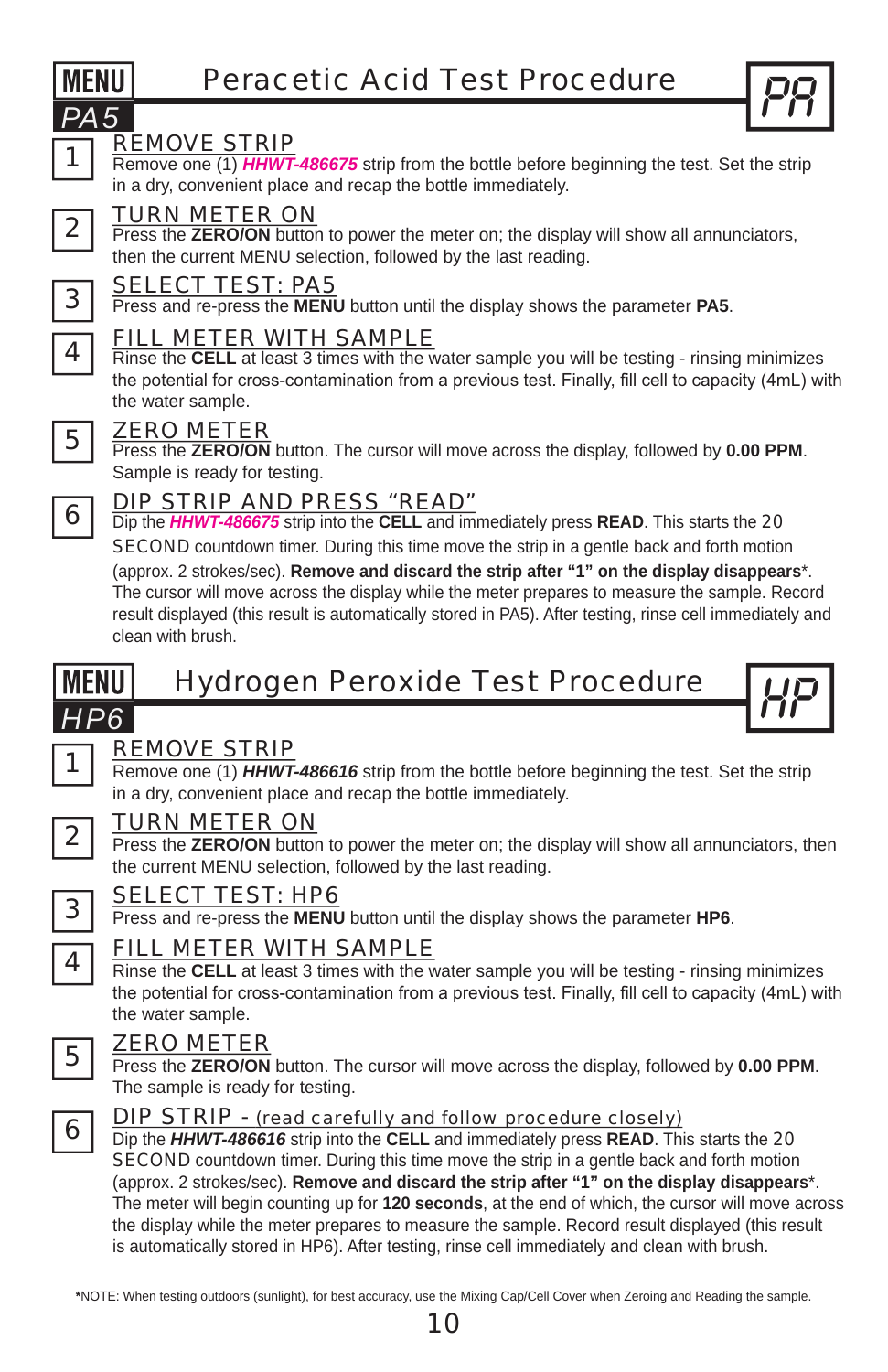





Remove one (1) **HHWT-486639** from the bottle before beginning the test. Set the strip in a dry, convenient place and recap the bottle immediately.



#### TURN METER ON

2 **Press the ZERO/ON** button to power the meter on; the display will show all annunciators, then the current MENU selection, followed by the last reading.



#### SELECT TEST: PH7

3 Press and re-press the **MENU** button until the display shows the parameter **PH7**.



#### FILL METER WITH SAMPLE

**Rinse the CELL** at least 3 times with the water sample you will be testing - rinsing minimizes the potential for cross-contamination from a previous test. Finally, fill cell to capacity (4mL) with the water sample.



#### ZERO METER\*

5 **FREAD INCTER**<br>Press the **ZERO/ON** button. When the display shows 0.0 PH, the sample is ready for testing.

#### DIP STRIP AND PRESS "READ"

6 Dip the *HHWT-486639* into the **CELL** and immediately press **READ**. This starts the 20 SECOND countdown timer. During this time move the strip in a gentle back and forth motion (approx. 2

strokes/Sec). **Remove and discard the strip after "1" on the display disappears\***. The cursor will move across the display while the meter prepares to measure the sample. Record result displayed (this result is automatically stored in PH7 Menu). After testing, rinse cell immediately. NOTE: For best results, Total Alkalinity of the sample should be 40-140 ppm.

**\***NOTE: When testing outdoors (sunlight), for best accuracy, use the Mixing Cap/Cell Cover when Zeroing and Reading the sample.



## REMOVE STRIP

Remove one (1) *HHWT-486672* strip from the bottle before beginning the test. Set the strip in a dry, convenient place and recap the bottle immediately.



#### TURN METER ON

**2** Press the **ZERO/ON** button to power the meter on; the display will show all annunciators, then the current MENU selection, followed by the last reading.



#### SELECT TEST: HR8

**3** Press and re-press the **MENU** button until the display shows the parameter HR8.

#### FILL METER WITH SAMPLE

4 **A** Rinse the **CELL** at least 3 times with the water sample you will be testing - rinsing minimizes the potential for cross-contamination from a previous test. Finally, fill cell to capacity (4mL) with the water sample.

#### ZERO METER\*

5 Press the **ZERO/ON** button. The cursor will move across the display, followed by **0.00 PPM**. The sample is ready for testing.



#### DIP STRIP - (read carefully and follow procedure closely)

6 Dip the *HHWT-486672* strip into the **CELL** and immediately press **READ**. This starts the <sup>20</sup> **SECOND** countdown timer. During this time move the strip in a gentle back and forth motion (approx. 2 strokes/Sec). **Remove and discard the strip after "1" on the display disappears\***. The meter will begin counting up for **120 seconds**, at the end of which, the cursor will move across the display while the meter prepares to measure the sample. Record result displayed (this result is automatically stored in HR8). After testing, rinse cell immediately and clean with brush. *\*NOTE: Use a 10 second dip time if water temperature is above 45°C.*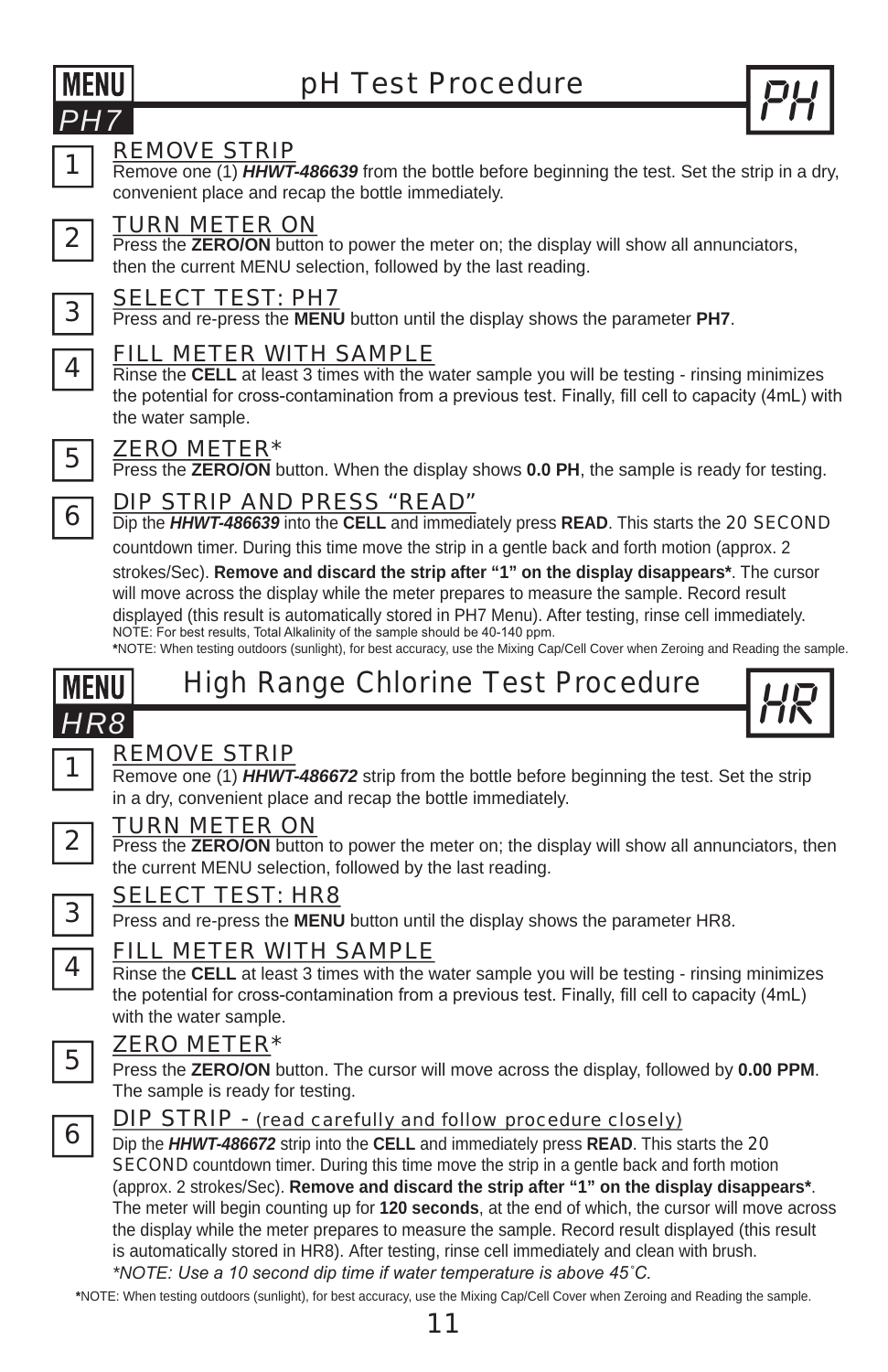# HHWT-11 Tips For Best Accuracy

- **1.** Become familiar with the meter and the different tests by reading the instructions carefully.
- **2.** The Free Chlorine, Combined Chlorine, and Total Chlorine reagents are compliant for meeting USEPA (4500-Cl G); ISO 7393/2; and German DIN 38408 G4-2 requirements.
- **3.** Observe the dip time (*as required for the test*) for accurate results.
- **4.** Test immediately after filling the CELL with water sample when testing for oxidizers.
- **5.** Be sure the **CELL** is filled to capacity (4mL).
- **6.** Rinse the **CELL** with clean water immediately after completing the test *(some indicators will stain the CELL wall if allowed to remain in the* **CELL***).*
- **7.** Just before testing, rinse the sample **CELL** with the sample water several times to get a representative sample. (*Use deionized or distilled water for rinsing if you have a limited amount of sample*).
- **8.** Store the meter and all test materials out of direct sunlight and away from chemical storage areas.
- **9.** Minimize exposure of meter and test reagents to heat above 32°C (90°F).
- **10.** Dry the outside of the meter when testing is complete or before storage of the meter.
- **11.** When running a DPD-1 Free Chlorine test **AFTER** a Total Chlorine DPD-3, a Total Chlorine DPD-4, or a HR Free Chlorine test, rinsing is very important to remove residual KI, which may interfere.
- **12.** Each strip is valid for **ONLY** one test. Discard strip after single use in regular refuse that is inaccessible to children and pets.
- **13.** Each bottle of strips contains, at minimum, the quantity of strips notated on the bottle. Due to the strip slitting process, you may find one or two extra strips that are noticeably smaller or larger in width than the normal strips in the bottle. These should be discarded. Using these strips may give incorrect results.
- **14.** The HHWT-11 Photometer is not compatible for use with DPD-1, DPD-3, and DPD-4 powder pillows, tablets, or liquids available from other manufacturers. Accurate results can only be guaranteed by using genuine Micro strips or reagents (*reorder information below*).
- **15.** Our lab testing with the HHWT-11 meter has shown that zeroing and measuring of the sample normally does not require any cell cover for accurate results, except in sunlight. To obtain optimal accuracy when testing with the meter outdoors (sunlight), use the Mixing Cap/Cell Cover when zeroing and reading the sample.
- **16.** Remove batteries when meter is not used for more than a month (Warranty Requirement).
- **17.** CELL cleaning instructions: Fill cell with clean water and move the Cell cleaning brush up-anddown and back-and-forth along the walls of the cell. Afterwards, rinse the cell and the meter is ready for use again. Cleaning the cell regularly is especially recommended after you run a test that is using turbidity or precipitation chemistry for analysis (contact technical support for details).

# About The Built-In Cell

The built-in CELL is transparent plastic and, when filled to the top, contains 4ml. The sturdy CELL design will last for over 20,000 readings. Scratches on the **CELL** will not interfere or compromise the accuracy of the readings because of its fixed position. For best accuracy, rinse cell with clean water immediately after a test is completed. Do not use solvents, such as acetone, to clean the cell. When the **CELL** becomes stained or cloudy from repeated testing, or when the meter does not blank when you press the **ZERO/ON** button, the cell needs to be cleaned.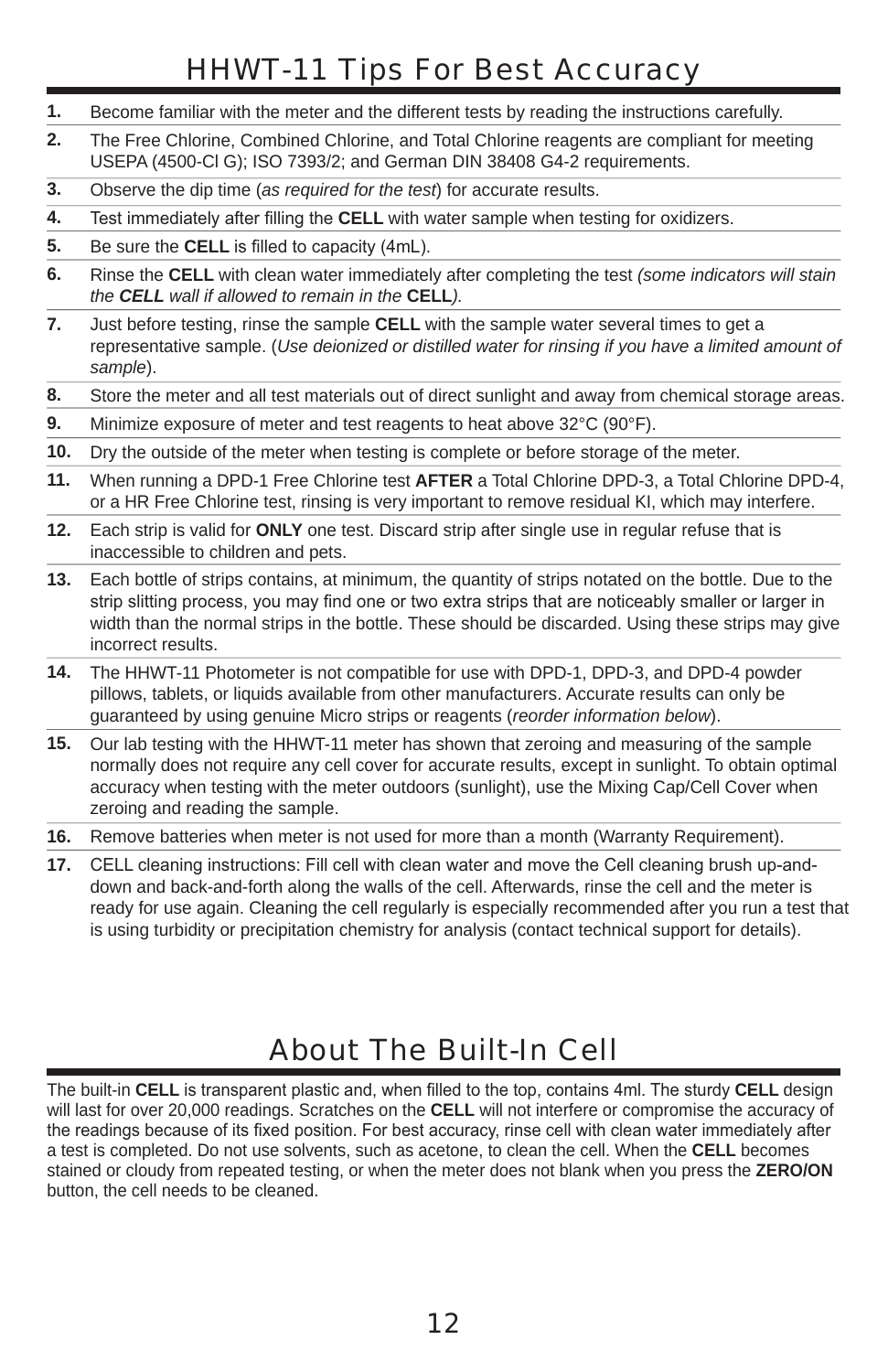# HHWT-11 Meter Messages

The following are some common messages that may be displayed, including error messages. If an error message other than those listed below is displayed, please contact Omega technical support in the USA at (800) 872-9436.

| <b>LCD Message Description</b> |                                                       | <b>Corrective Action</b>                            |
|--------------------------------|-------------------------------------------------------|-----------------------------------------------------|
| Ιнι                            | In READ mode: test sample concentration is above      | Dilute and retest. Dilution Kit available           |
|                                | the measurement range (test specific).                | (HHWT-487200).                                      |
| Ilo                            | In READ mode: test sample concentration is below      | Sample value is below measurement                   |
|                                | the measurement range (test specific).                | range.                                              |
| I LO                           | In ZERO mode: sample absorbance (due to a             | Dilute sample, filter sample, or clean cell. One of |
|                                | cloudy or colored sample or a dirty cell) is too high | these options should remedy the problem.            |
|                                | to zero, the meter will read "LO".                    |                                                     |
| <b>IER</b>                     | Excessive stray light detected. Normally this         | Place the LIGHT BLOCKING CAP over the CELL          |
|                                | does not occur, even when testing in sunlight.        | for zeroing and for reading result. Moving          |
|                                |                                                       | to a shaded area can also fix this problem.         |
|                                | Low battery indication.                               | Replace the batteries.                              |

# To Install/Replace "AAA" Batteries:

- 1. Unscrew the O-ring sealed battery cover counter-clockwise. Use proper sized pliers if necessary. Do not disturb the sealing O-ring. Batteries are not included.
- 2. Remove the used batteries and install 4 new AAA batteries following the diagram for correct polarity (see diagram). We recommend high quality AAA alkaline batteries be used.
- 4. Replace the battery cover. Be sure to tighten the cover securely. Do not over tighten. This is necessary for meter to be waterproof.
- 5. Dispose of the used batteries in accordance with your local regulations.
- 6. Press ZERO/ON button to confirm the meter turns on. The meter is now ready for operation.
- 7. Meter will not work if battery orientation is incorrect.



# HHWT-11 Reagent Reorder Information

|                | (4mL) Reagent Specifications - For use with HHWT-11 |                    |     |                            |                        |  |
|----------------|-----------------------------------------------------|--------------------|-----|----------------------------|------------------------|--|
|                | <b>No.I PARAMETER</b>                               | PART NO.           |     | # OF TESTS DETECTION RANGE | <b>CHEMISTRY</b>       |  |
|                | Reference Standard                                  | HHWT-486602        | 10  | N/A                        | N/A                    |  |
|                | Bromine (DPD-1)                                     | HHWT-486636        | 100 | 0 - 14 ppm                 | <b>DPD</b>             |  |
| $\overline{2}$ | Chlorine Dioxide (DPD-1)                            | HHWT-486633        | 100 | $0 - 12$ ppm               | <b>DPD</b>             |  |
| 3              | Free Chlorine (DPD-1)                               | HHWT-486637        | 100 | $0 - 11$ ppm               | <b>DPD</b>             |  |
| 4              | Total Chlorine (DPD-3)                              | HHWT-486638        | 100 | $0 - 11$ ppm               | DPD                    |  |
| 5              | Total Chlorine (DPD-4)                              | HHWT-486670        | 100 | $0 - 11$ ppm               | $DPD + KI$             |  |
| 6              | <b>High Range Chlorine</b>                          | HHWT-486672        | 50  | $0 - 300$ ppm              | $KI + B$ uffer         |  |
|                | Hydrogen Peroxide LR                                | HHWT-486616        | 50  | $0 - 3$ ppm                | $DPD + PO4 + MO4 + Kl$ |  |
| 8              | Ozone (DPD-4)                                       | HHWT-486634        | 100 | $0 - 9$ ppm                | $DPD + KI$             |  |
| 9              | Peracetic Acid (PAA)                                | <b>HHWT-486675</b> | 100 | $2 - 300$ ppm              | ΚI                     |  |
| 10             | ∥pH                                                 | HHWT-486639        | 100 | $5.5 - 8.8$ ppm            | <b>Phenol Red</b>      |  |
| 11             | Glycine (used for Chlorine Dioxide)                 | HHWT-484014        | 50  | N/A                        | Glycine                |  |

NOTE: Because most of our products are test strips or use reagents that have little or no hazard in the quantity sold, MSDS sheets are not supplied with the test kit.

**To ensure optimal performance, store your meter kit in a cool, dry place away from excess heat (below 90°F / 32°C), moisture, and oxidizers such as Chlorine and Bromine.**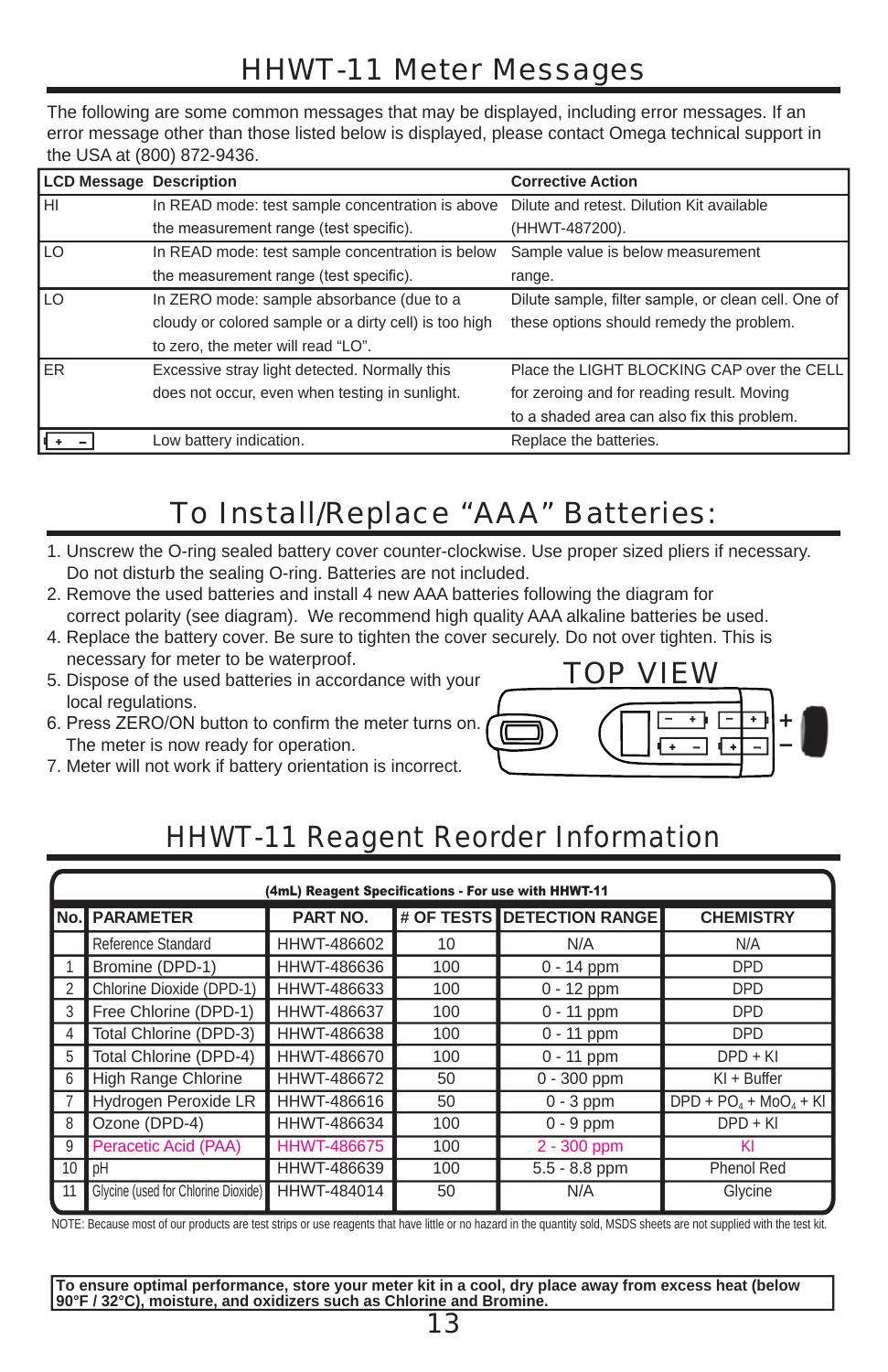Free Chlorine results are compared using the *HHWT-486637 (DPD-1)* with the HHWT-11 Photometer in Menu CL1 and Hach® DR890 Colorimeter in Program 9 and Program 12 using Hach® powder pillows.



# Reference Standard Ampoules

## Assigned Value for HHWT-486602 **(lot 505)** Solution

|               | <b>Value</b><br>(ppm) | Parameter   Desired Acceptable)<br><b>Value</b><br>(ppm) |
|---------------|-----------------------|----------------------------------------------------------|
| Free Chlorine | 1.52                  | $1.46 - 1.59$                                            |

NOTE: Values reflect current concentrations as  $R020713$ found at time of manufacture and may change with consecutive lots.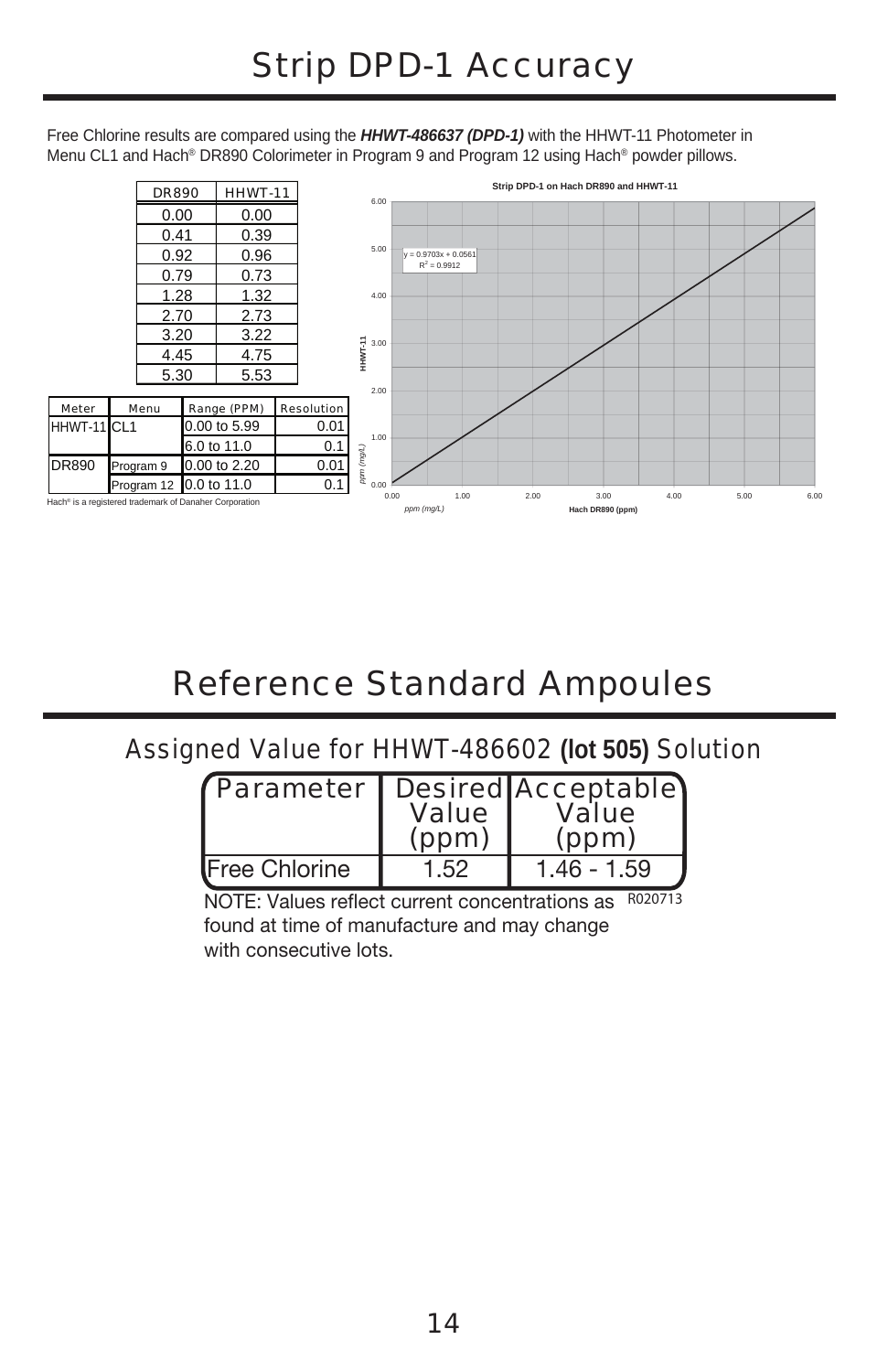## **WARRANTY/DISCLAIMER**

OMEGA ENGINEERING, INC. warrants this unit to be free of defects in materials and workmanship for a period of **13 months** from date of purchase. OMEGA's WARRANTY adds an additional one (1) month grace period to the normal **one (1) year product warranty** to cover handling and shipping time. This ensures that OMEGA's customers receive maximum coverage on each product.

If the unit malfunctions, it must be returned to the factory for evaluation. OMEGA's Customer Service Department will issue an Authorized Return (AR) number immediately upon phone or written request. Upon examination by OMEGA, if the unit is found to be defective, it will be repaired or replaced at no charge. OMEGA's WARRANTY does not apply to defects resulting from any action of the purchaser, including but not limited to mishandling, improper interfacing, operation outside of design limits, improper repair, or unauthorized modification. This WARRANTY is VOID if the unit shows evidence of having been tampered with or shows evidence of having been damaged as a result of excessive corrosion; or current, heat, moisture or vibration; improper specification; misapplication; misuse or other operating conditions outside of OMEGA's control. Components in which wear is not warranted, include but are not limited to contact points, fuses, and triacs.

**OMEGA is pleased to offer suggestions on the use of its various products. However, OMEGA neither assumes responsibility for any omissions or errors nor assumes liability for any damages that result from the use of its products in accordance with information provided by OMEGA, either verbal or written. OMEGA warrants only that the parts manufactured by the company will be as specified and free of defects. OMEGA MAKES NO OTHER WARRANTIES OR REPRESENTATIONS OF ANY KIND WHATSOEVER, EXPRESSED OR IMPLIED, EXCEPT THAT OF TITLE, AND ALL IMPLIED WARRANTIES INCLUDING ANY WARRANTY OF MERCHANTABILITY AND FITNESS FOR A PARTICULAR PURPOSE ARE HEREBY DISCLAIMED. LIMITATION OF LIABILITY: The remedies of purchaser set forth herein are exclusive, and the total liability of OMEGA with respect to this order, whether based on contract, warranty, negligence, indemnification, strict liability or otherwise, shall not exceed the purchase price of the component upon which liability is based. In no event shall OMEGA be liable for consequential, incidental or special damages.**

CONDITIONS: Equipment sold by OMEGA is not intended to be used, nor shall it be used: (1) as a "Basic Component" under 10 CFR 21 (NRC), used in or with any nuclear installation or activity; or (2) in medical applications or used on humans. Should any Product(s) be used in or with any nuclear installation or activity, medical application, used on humans, or misused in any way, OMEGA assumes no responsibility as set forth in our basic WARRANTY/DISCLAIMER language, and, additionally, purchaser will indemnify OMEGA and hold OMEGA harmless from any liability or damage whatsoever arising out of the use of the Product(s) in such a manner.

## **RETURN REQUESTS/INQUIRIES**

Direct all warranty and repair requests/inquiries to the OMEGA Customer Service Department. BEFORE RETURNING ANY PRODUCT(S) TO OMEGA, PURCHASER MUST OBTAIN AN AUTHORIZED RETURN (AR) NUMBER FROM OMEGA'S CUSTOMER SERVICE DEPARTMENT (IN ORDER TO AVOID PROCESSING DELAYS). The assigned AR number should then be marked on the outside of the return package and on any correspondence.

The purchaser is responsible for shipping charges, freight, insurance and proper packaging to prevent breakage in transit.

FOR **WARRANTY** RETURNS, please have the following information available BEFORE contacting OMEGA:

- 1. Purchase Order number under which the product was PURCHASED,
- 2. Model and serial number of the product under warranty, and
- 3. Repair instructions and/or specific problems relative to the product.

FOR **NON-WARRANTY** REPAIRS, consult OMEGA for current repair charges. Have the following information available BEFORE contacting OMEGA:

- 1. Purchase Order number to cover the COST of the repair,
- 2. Model and serial number of the product, and
- 3. Repair instructions and/or specific problems relative to the product.

OMEGA's policy is to make running changes, not model changes, whenever an improvement is possible. This affords our customers the latest in technology and engineering.

OMEGA is a registered trademark of OMEGA ENGINEERING, INC.

© Copyright 2016 OMEGA ENGINEERING, INC. All rights reserved. This document may not be copied, photocopied, reproduced, translated, or reduced to any electronic medium or machine-readable form, in whole or in part, without the prior written consent of OMEGA ENGINEERING, INC.